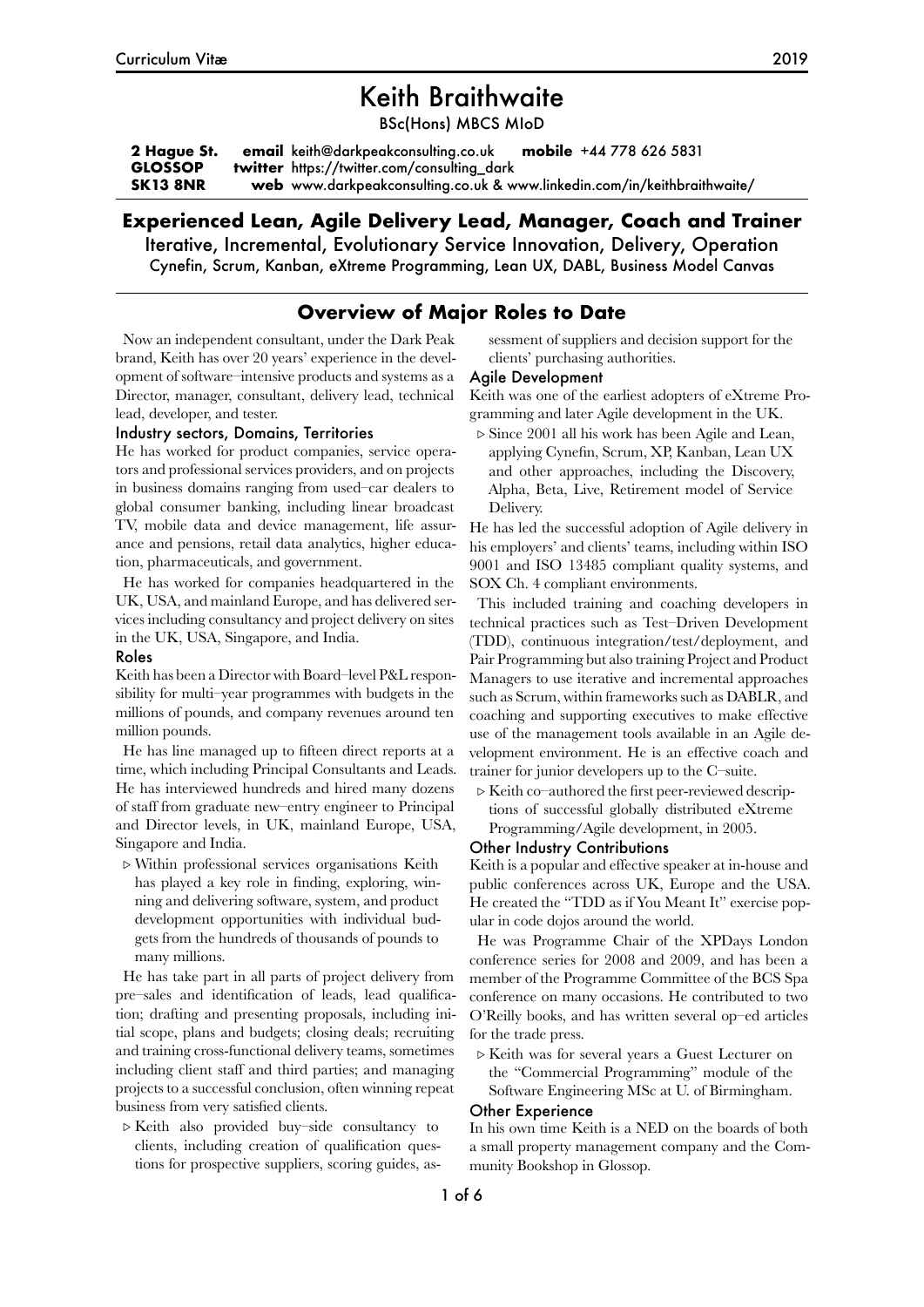### **Dark Peak Consulting 2018 — date**

Independent consulting, training and coaching in Lean and Agile product and service development and management.

### Consultant — Glossop only role

Independent consulting, training and coaching in Lean livery, and management. Offering professional services and Agile product and service development, service de-throughout the UK and Ireland.

# **Zuhlke Engineering 2006 — 2018**

Zuhlke Engineering Ltd is a wholly–owned subsidiary of the Zühlke Technology Group AG, headquartered in Switzerland and also operating in Austria, Bulgaria, Germany, Hong Kong, Serbia, Singapore, and UK. It delivers consulting and engineering services in product innovation to clients including government departments, global banks, fund managers, media companies, medical device manufacturers, university administrations, pharmaceutical manufacturers, and more.

Keith worked on projects in all of those business domains and fulfilled a number of technical and managerial roles at Zuhlke, some concurrently, and was throughout a member of Group Management involved in strategic planning for activities across all territories. All his work at Zuhlke was carried out within and ISO 9001 compliant quality system, and some projects were also within an ISO 13485 compliant quality system.

#### Director of Customer Solutions — London and Manchester, UK 2016 — 2018

Board level Director with P&L responsibility for all of Zuhlke's work for clients in UK, including financial modelling, planning, and tracking of multi-year customer engagements with budgets approaching 10 million pounds.

Identified, recruited, and managed three Solution Centre Directors. Coached them in creating Solution strategies comprising business plans, reusable assets, and supporting marketing material.

*▷* Under Keith's leadership the Solution Centres grew revenue from  $\mathcal{L}6M$  to  $\mathcal{L}9.7M$  while improving gross margin from 43% to 45%.

Signed off on all project proposals with significant commercial risk to the UK company. Supervised and

Head of Competence Unit (HoCU) - Manchester, UK 2016 - 2018 Line Manager of up to six engineers and consultants based in the Manchester office, as part of the UK Competence Centre. Responsible for finding, selecting and hiring staff. Guided career development and progression of those staff, including training budgets.

Responsible for staffing project teams for engagements on client sites in the North West of England. Co–author of various UK and Group HR policies, including parts of the Staff Handbook. Represented Zuhlke at trade shows, recruitment fairs and industry events throughout

#### Location Manager — Manchester, UK 2015 — 2016

Led the exercise to select a location for the second Zuhlke office in UK. Having identified Manchester, led the exploration and development of local markets, found and negotiated terms for office space.

Relocated to the North West to begin identifying

Business Unit Leader (BUL), Centre for Agile Practice — London, UK 2006 — 2015 As a BUL, Keith held combined P&L, commercial and line–management responsibilities.

He selected, hired, coached, and managed engineers

coached all Engagement Managers in Zuhlke UK. Liaised with senior and C–level staff in client organisation, was the escalation point for project and programme issues.

*▷* Lead the adaption of DABL, as used in public– sector projects, to Zuhlke's private sector projects.

Engaged with Directors of Customer Solutions in other Group companies around the world to guide the commercial strategy of the Group as a whole.

Recruited and managed one Project Support Administrator as part of the Group's PMO function. Took part in recruiting and selecting the Finance Assistants, Financial Controllers, and HR Managers for the UK company.

### the North of England.

*▷* The Competence Centre secured Best Companies™ *⋆ ⋆* accreditation for Zuhlke Ltd as good employers in 2016 and 2017, with improving scores.

Assisted in establishing the operating company in Serbia by taking part in several early interview rounds in Belgrade to identify and hire engineers there of the same standard as in the UK.

and hiring staff, and also to identify and engage with prospective clients.

Took part in selecting and hiring the Business Development Associate for the North West.

and consultants. He also worked alongside Business Development to identify new business, and had responsibility for closing deals. On his deals Keith was engagement

### Keith Braithwaite Agile Coach and Consultant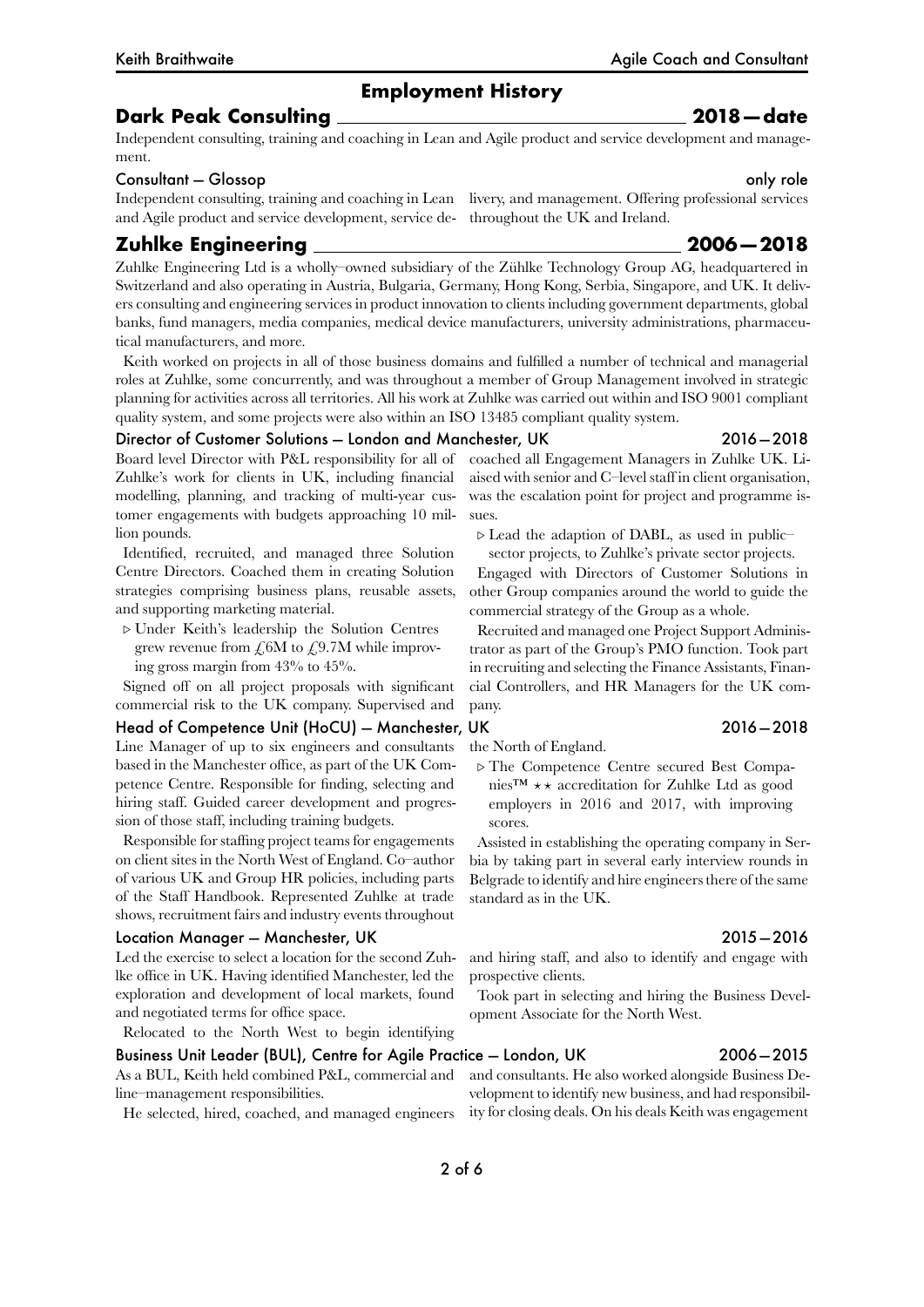manager, and in the more complex or higher–risk cases, interviews with management and staff. also project manager.

*▷* Keith's Business Unit was responsible for the majority of the company's growth in annual gross profit over the period, from less than  $\mathcal{L}$  100,000 to more than  $£600,000$ .

In this role he also performed market analysis, creating and implementing technical and go–to–market strategies for his BU.

He assessed the capabilities of potential off–shore development partners in Eastern Europe for Zuhlke, including site visits to overseas development centres, and

#### Principal Consultant — London and Manchester 2006 — 2018

Introduced Agile Development, particularly eXtreme Programming, Scrum, and Kanban to Zuhlke's UK and Swiss companies, and to their clients.

*▷* In some cases created order–of–magnitude improvements in delivery of features, with near complete elimination of unplanned re–work from defects.

Provided training, consultancy, and hands–on delivery effort to clients' executives, managers, and development teams in Lean and Agile techniques to improve technical and business agility, including:

> mate) • Effective *Scrum*

*Flow* • *TDD*

*Wideband Delphi* (including when to not esti-

• Managing work with *Kanban* and *Single Piece*

• Automated *testing:* functional, integration, and

- Process improvement through effective *Retrospectives*
- Specification by Example, using *FIT* and *Concordion*
- *DDD*
- Iterative Product Development with *Story Mapping*
- Effort and duration *estimation* with *PERT* and performance • *Exploratory Testing*

His commercial responsibilities as a BUL included:

- Qualifying leads
- Fully costed proposals
- Planning and managing delivery
- Presenting proposals, negotiating terms, closing deals
- Securing extensions, upselling, cross–selling
- *▷* Keith's BU delivered some of the GDS Exemplar projects, establishing the viability of the DABL model of service delivery. He lead the adaptation of DABL to private sector projects at Zuhlke.

Provided delivery services to clients including:

- Requirements Engi-*Inspection* of code
	- Development Processes
- Internal and External quality, including design metrics and *Fagan*

• Technical Architecture

neering

• Automation of Development Pipelines

For clients engaging with other suppliers, Keith provided assistance to their buying centres by:

- Constructing qualification checklists • Scoring responses • Providing decision sup-
- Assessing supplier proposals port for buyers

Deployed tools and techniques including the *Cynefin Framework*, *IDEF0* business process modelling, GE and Boston Consulting Group style *multi-factor analysis matrix*.

Represented Zuhlke Engineering Ltd on Zühlke Group technical decision making bodies.

On the Programme Committee of Zühlke Group's bi– annual internal technical conferences.

Speaker on behalf of Zuhlke at numerous technical conferences in UK and Europe.

### **WDS Global 2003 — 2006**

A product and services company, since purchased by Xerox. WDS developed and operated a "white label" product to remotely solve mobile data configuration issues on handsets, offered both as an on–prem solution and as multi– tenanted *SaaS* operated by WDS with near 24*×*7 availability to subscribers on behalf of and branded for network operators.

### Research Team Coach — Poole, UK 2005 — 2006

Led a small team of developers to explore new service and product ideas through the development of prototypes in *Java*, *Ruby* and *Smalltalk* on *Windows*. Used the *Soft Systems Methodology* to identify and develop new product ideas and opportunities.

*▷* Dramatically improved the company's agility in responding to client's feedback, Service Delivery

### Head of Development — Singapore and Wollongong, Australia 2004 — 2005

Recruited, managed, and trained Software Developers in the Singapore office to work in close collaboration with APAC clients.

*▷* With UK and US peers, created a follow–the–Sun

vision. Coached Service Delivery Managers and Product Managers in effective working with an eXtreme Pro-

Managers' market needs and Product Managers' vision through fast feedback on early realisation of

gramming/Agile delivery capability, including planning for iterative, incremental development.

24*×*5 globally distributed eXtreme Programming team—perhaps the first of its kind in the world. Retrained existing development team in Australia. Worked with clients in Australia, peninsular Malaysia,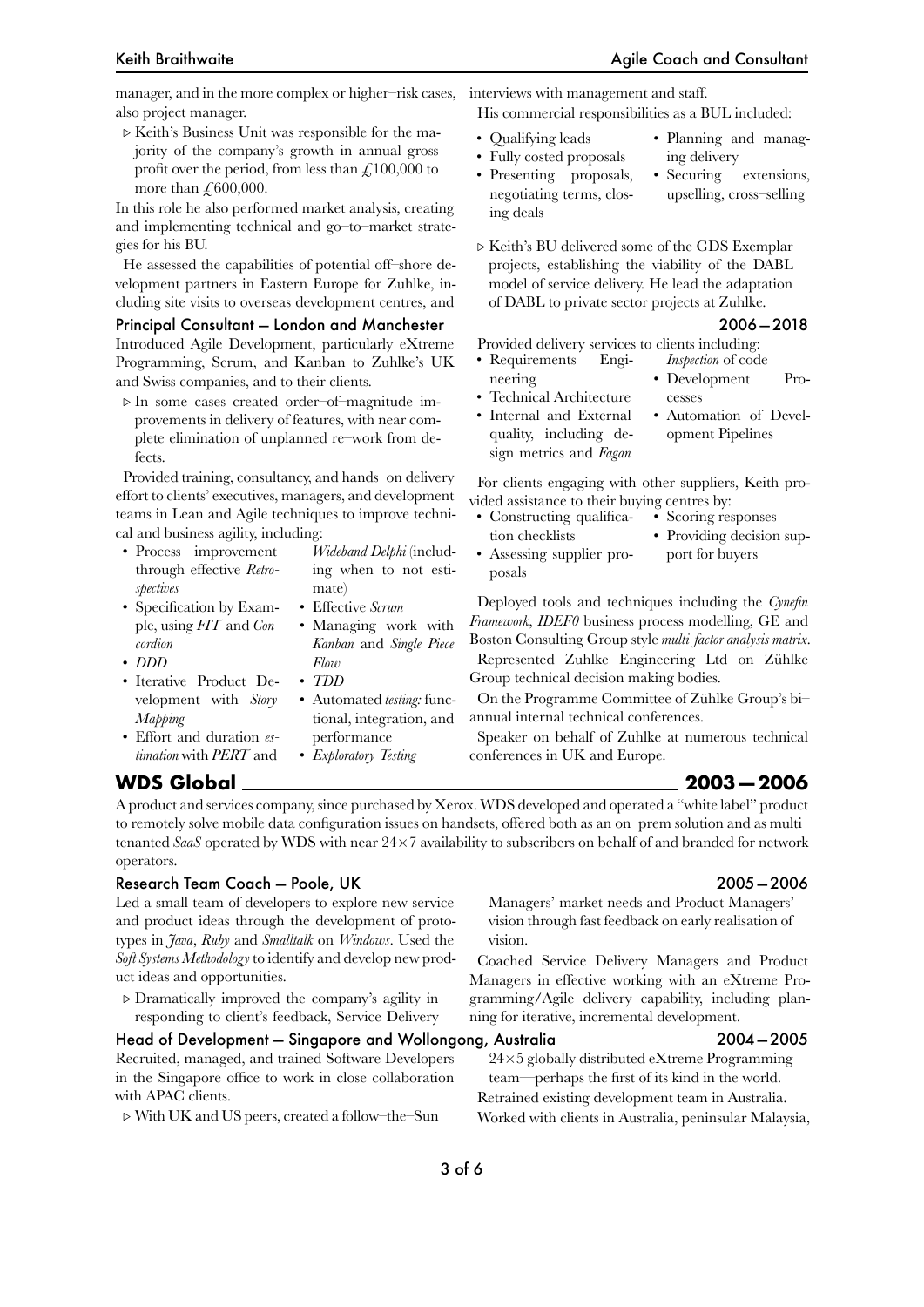Singapore, Thailand, providing requirements engineering and technical delivery management.

### Agile Coach — Poole, UK 2003 — 2004

Selected staff from the existing UK development team who would remain as part of the new distributed eXtreme Programming structure. Retrained those who were selected in eXtreme Programming practices.

*▷* Led by example as a programmer in a Pair Programming environment using TDD with inten-

### **Penrillian 2001 — 2003**

A start–up development house, creating native and managed code mobile apps for product vendors around the world, ranging from novel predictive text input mechanisms to a satellite navigation app.

dia.

Washington State, USA

*Windows* and *Linux*.

Test Driven Development.

ous test and other practices.

sive refactoring, continuous integration, continu-

Interviewed and selected new staff to join the UK team. Worked in self–organising cross–functional teams to implement new services and products in *Java* and *Prolog* on

Worked in self–organising, cross–functional teams to develop end-user and industrial mobile applications in *C++* and *Java 2 MicroEdition* on *WindowsCE* and *Symbian* platforms for clients around the world including Nokia, T-Mobile, Ericsson. Used eXtreme Programming and

### Senior Software Developer — Penrith, UK only role only role only role only role

Reported to the MD, first software engineer hired.

*▷* Selected, recruited, trained, and coached the subsequently hired engineering staff.

Performed on–site interviews with staff of a major investor in Hyderabad, Andra Pradesh, India to identify individuals who could be seconded to Penrillian in UK.

The UK subsidiary of American Management Systems, since acquired by CGI.

### Software Architect — London, UK only role and the state of the state of the state of the state of the state of the state of the state of the state of the state of the state of the state of the state of the state of the sta

Fostered the use of eXtreme Programming in the new "E–Customer" division created to join in the first wave of the dot–com revolution. Provided technical architecture consulting services to clients in advertising and me-*Java* within the *ATG Dynamo* environment on *Windows*.

### **Parallax (later Keane) 1998 — 2001**

Distributed systems consultancy. Acquired by Keane, itself now part of NTT Data

#### Senior Software Engineer — London, UK and New York, USA 2000 — 2001

Worked as part of the Architecture Team to specify and design reference data platform for fixed–income instrument trading in a global investment bank. The project was distributed between London and New York, Keith was the go–between for the Analysis and Architecture teams in London and the Programming team in New York.

Used the *Catalysis* method for design of Component– based systems. Implemented architectural demonstrators of feature implementations using *Java 2 Enterprise*

#### Software Engineer — London 1998 — 2000

Worked in development teams to build solutions for various clients in *Java* and *PL/SQL* on *Windows*.

### **DFI Aeronomics (later Talus/Manugsitics) 1998 — 1998**

Air transport revenue optimisation product and services company, subsequently acquired by JDA.

#### Software Engineer — London, UK only role and the state of the state of the state of the state of the state of the state of the state of the state of the state of the state of the state of the state of the state of the stat

Took responsibility for design and development of a *nal Rose* to develop and maintain *UML* models, with module to support statistical models of seasonal variations in demand for air freight capacity. Used *Ratio-Windows NT*.

### **Mobile Systems International 1996 — 1998**

A mobile network planning and operations management product company, subsequently bought by Ericsson.

Software Engineer – London, UK only role to the state of the state only role only role only role

*Edition* on the *Visual Logic* platform running under *Windows*.

Led the technical contribution to the E–Customer Value Proposition. Projects were delivered using

*▷* Led the team implementing the authentication module for a very early, and award–winning, on– line life assurance quotation system.

Used *Java* with *CORBA* to emulate the *Java Enterprise Edition* runtime on the IBM *VisualAge* platform.

*▷* One of the earliest applications of *TDD* with *JUnit* on a project in the UK.

forward–generation of code. Used *MS Visual C++* on

# **AMS 2000 — 2001**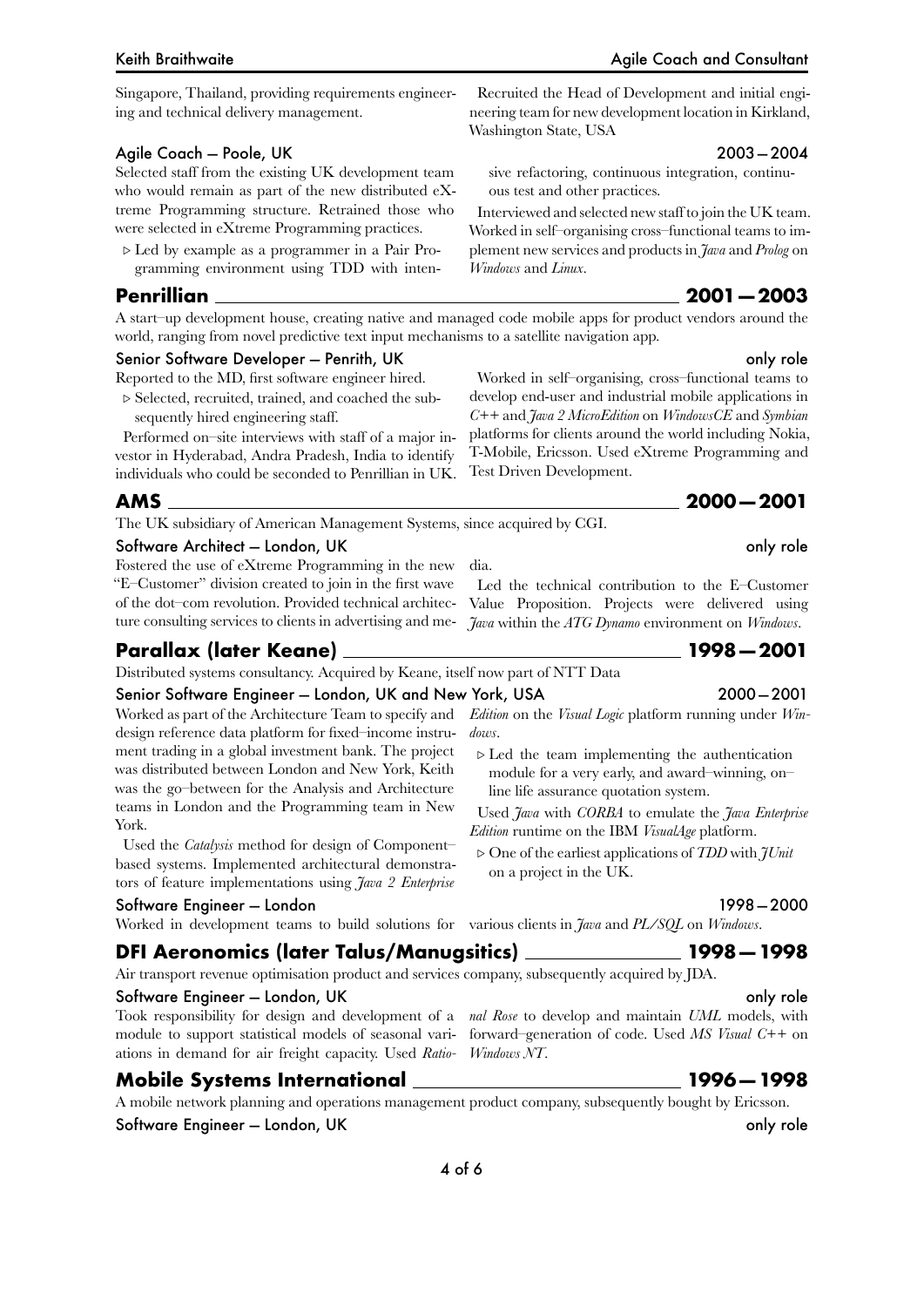Worked in a team of four to develop a new module for the "PlaNET" mobile network planning product. The module was used by wireless engineers to predict 3G mobile signal strength for proposed new networks in dense urban environments based on build footprints and materials.

Liaised with wireless engineers to document the required models using the *Syntropy* method (a combination of object modelling with *OMT* and formal specification with a  $\zeta$ –like language), worked with the team to de-

sign a solution, and implement it in *C++* on an *SunOS* unix environment. Worked intensively to profile and optimise the module to meet application non–functional requirements for performance.

Worked with the Technical Writers to create the chapter of the manual for the new module.

*▷* All code was supported by comprehensive automated unit and integration tests.

Configuration management and build automation was implemented with *ClearCase*.

**Forthtech 1995 — 1995**

A startup developing an ERM solution in a proprietary 4GL based on *BBx Business BASIC*

### Programmer — Stirling, UK only role and the state of the state of the state of the state of the state of the s

Worked independently to learn and apply *lex* and *yacc* interpreter, which was written in ANSI *C*, used by the in a *Unix* environment to maintain and extend the 4GL application developers.

# **Professional Qualifications and Education**

**Institute of Directors 2014 — 2016**

**Diploma in Company Direction** Advanced training in Board of Directors' effectiveness, assessed by an SCQF Level 9/RQF Level 7 (ie Masters' standard) case study based examination.

**Negotiating Skills for Directors** Practical training in the techniques of *Principled Negotiation*

**Certificate in Company Direction** Comprises four modules: Role of the Director and the Board, Finance for Non–Financial Directors, Director's Role in Strategy and Marketing, Director's Role in Leading the Organisation. Assessed by RQF Level 5 and 6 (ie degree standard) written examination. **Full Member** 2014 to date.

### **Scrum Alliance 2006**

**Certified ScrumMaster** Facilitating iterative and incremental product development using *Scrum*.

## **Napier University — Edinburgh 1995**

**IEE/NCC Certificate in Software Engineering** Skills–based certification for post–graduate technical and engineering professionals covering:

Normalization

• Cost and schedule estimation with *CoCoMo* • Project management with *PERT* and *Gantt Chart* • Design and implementation of network protocols

- Requirements gathering using *Use Cases*
- Object–Oriented Design using *OMT*
- Programming in *C++*
- Relational Database design with *Oracle*, including

# **City and Guilds 1995**

**Programming in** *COBOL* Included problem analysis and program design using *Jackson Structured Programming* techniques, desk checking, and manual testing

**Database Methods** Document–oriented Databases

## **Miscellaneous 1995 — 2018**

### **Member of BCS the Chartered Institute for IT** since 1996.

Additional training received:

**Lean User Experience** with Jeff Gothelf

**Winning Complex Sales** rigorous qualification of leads, analysis of buying centres

**Behavioural Interview techniques** with the *STAR* (Situation, Task, Action, Result) format **Object–Oriented Design** with *Syntropy*

**Big Data** with *Hadoop*

**Functional Programming** with *Haskell*

# **Higer Education**

**Heriot–Watt University — Edinburgh 1989 — 1995**

**BSc (Hons) Combined Studies** 4–year undergraduate degree (with one year out). Subjects taken to Honours: